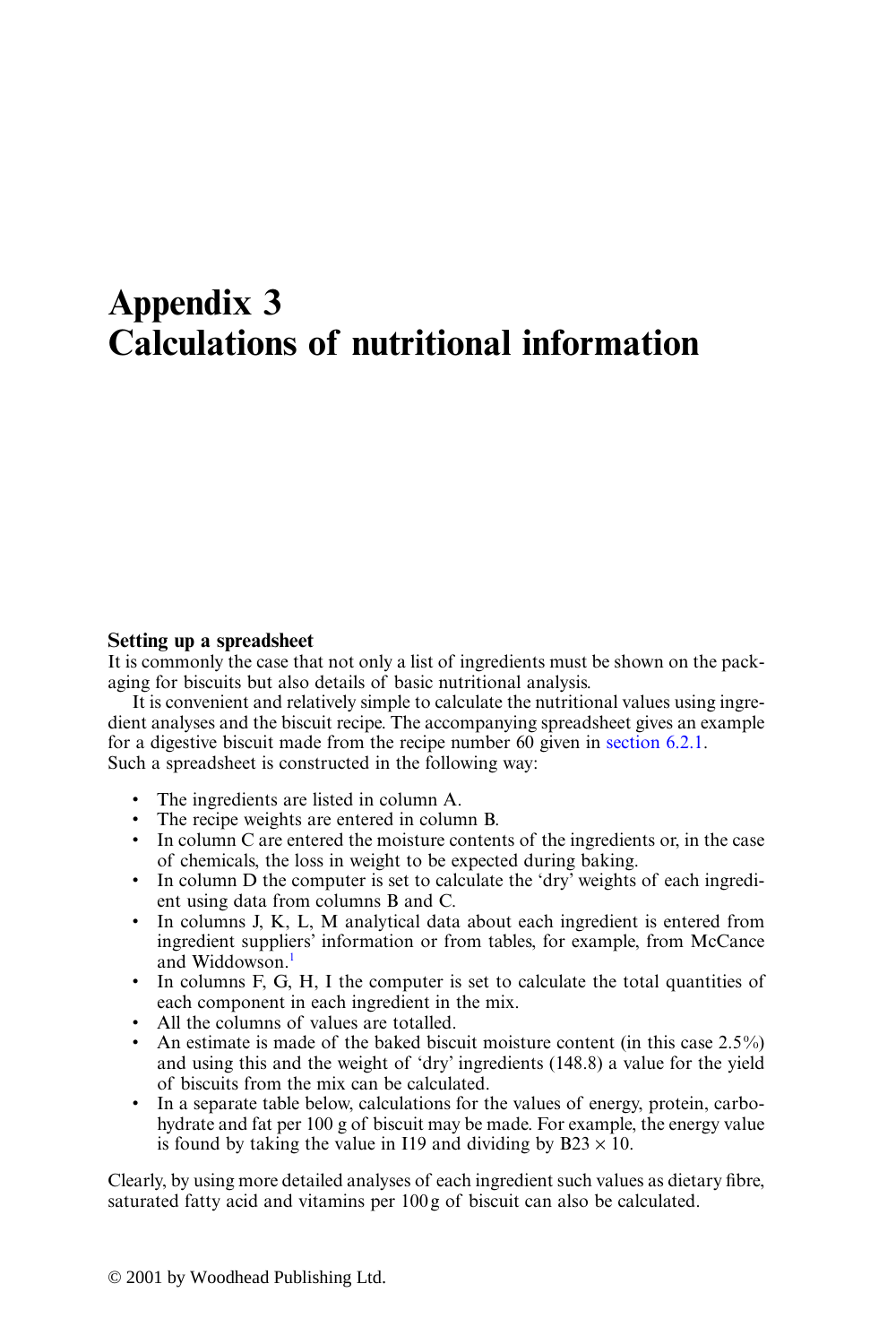## <span id="page-1-0"></span>**Another use of this analytical table**

Using a spreadsheet set up to make the calculations as shown the product developer can play 'what happens if' games to match recipes to the desired requirements, such as those of product fat and energy. This could be a very useful approach when the aim is to match a competitor's product. The competitor's product probably shows a list of ingredients (and these should be in descending order of magnitude) plus a compositional analysis of the product. By filling in a likely recipe, from experience or with the aid of recipes given in this book, the calculations of the composition can be compared with what is required. It is very easy to adjust the recipe until a near match of the composition is reached.

## **Reference**

[1] , B et al (1991) McCance and Widdowson *The Composition of Foods*, *5th edition*. Royal Society of Chemistry and MAFF, London.